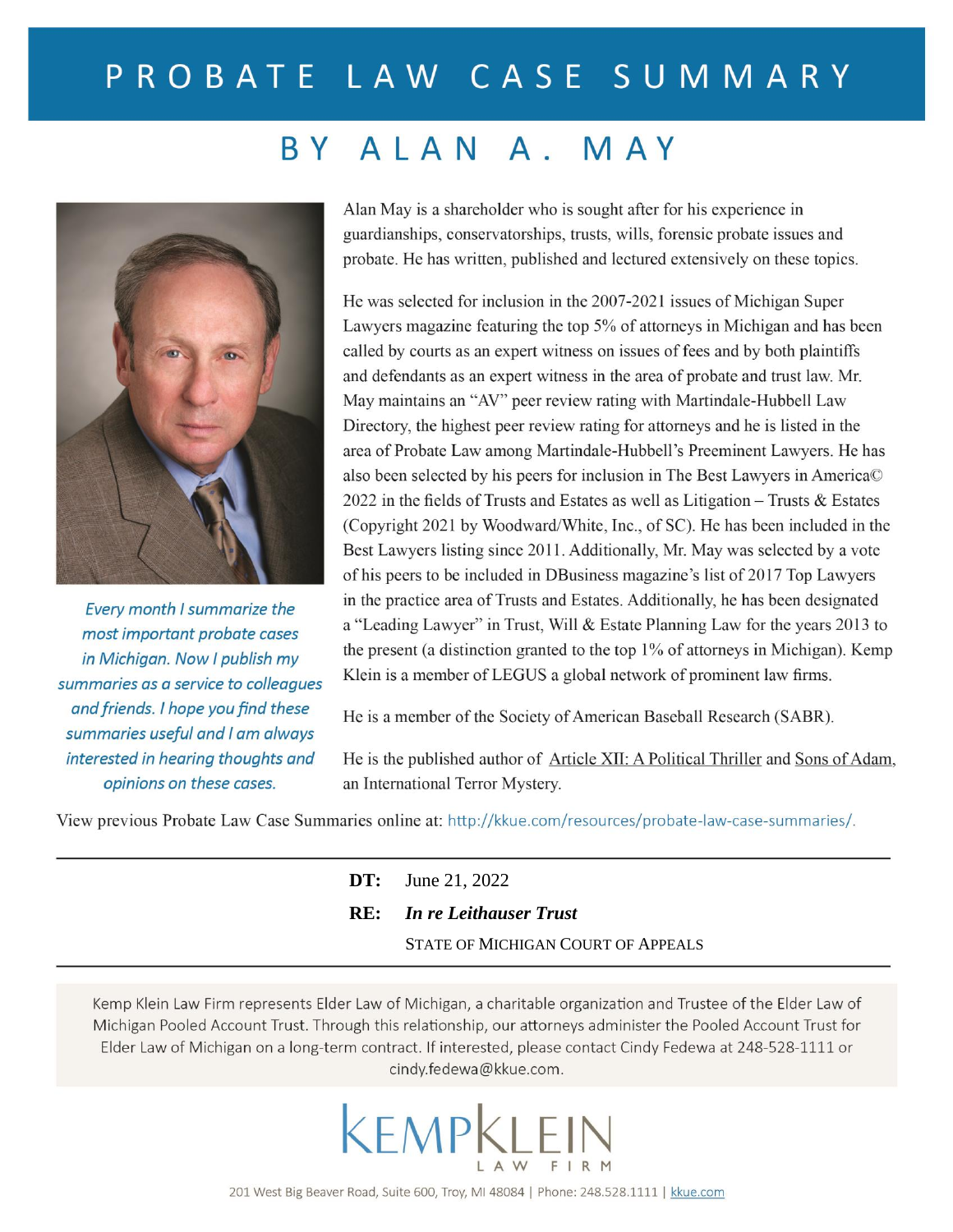# BASEBALL LORE:

### **IMMACULATE INNING**

A first happened recently. Two immaculate innings in one game. An immaculate inning is an inning where the pitcher strikes out three batters with nine pitches.

Houston played Texas. Luis Garcia started and in the second inning struck out three Rangers. Phil Maton took over in relief and in the  $7<sup>th</sup>$  inning repeated the feat.

Amazingly, it was the same three batters.

There have been 108 total immaculate innings. Three pitchers have done it three times; Sandy Koufax, Max Scherzer and Chris Sale.

In the last few years, it has happened more often, probably because the hitters are worse.

Immaculate innings are distinguished from "3-Pitch" innings which occur when a pitcher throws three pitches which result in the three batters striking the ball and making an out.

Walter Johnson did it four times. My mother was present in 1917 for the last one. This feat has been accomplished 187 times.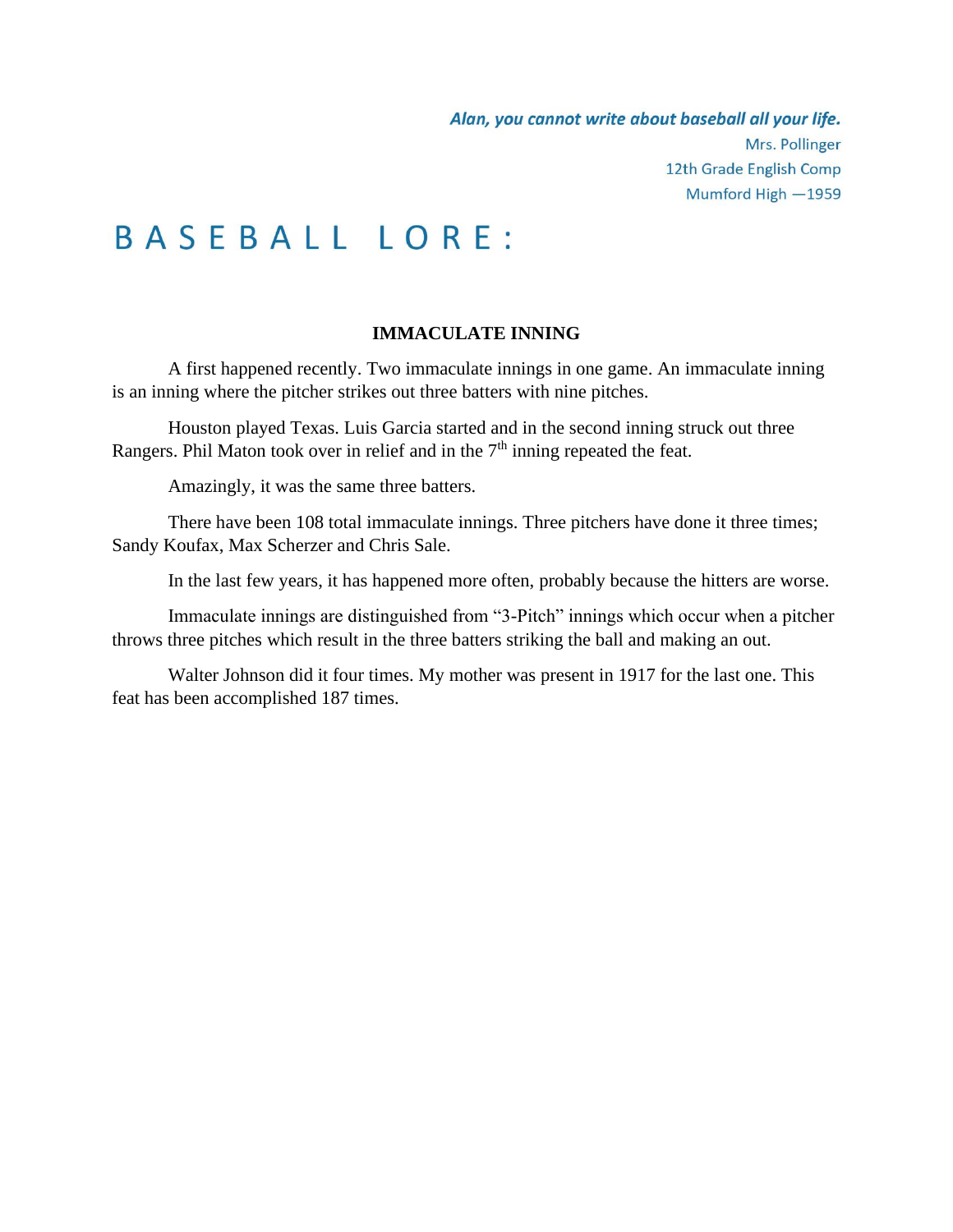## REVIEW OF CASE:

**RE:** *In re Leithauser Trust*

• Trust Distribution – Vesting – Anti Lapse

Decedent's trust says:

"(b) DEATH OF A CHILD: If any of the Settlor's children shall die before termination of the trust and its distribution thereof, than [sic] the share herein provided for the deceased child shall be held in a "Grandchildren's Trust" as provided hereafter in subparagraph (c)."

There was no definition of the word distribution; the time the child must be alive to receive inheritance. The lower Court said even though a child received a partial distribution when that child died the child's estate did not inherit, the Grandchild's Trust was entitled to the subsequent distribution.

The Court of Appeals affirmed and inter alia said:

- 1. The definitions of distribution used were in dictionaries and common law. It means disburse.
- 2. The intent of the trust was meant to apply to living relatives.

Query: Why not look at MCL 700.2718(4)(b) which says:

"Distribution date" means, with respect to an interest, the time when the interest is to take effect in possession or enjoyment. The distribution date does not need to occur at the beginning or end of a calendar day, but can occur at a time during the course of a day.

Why not cite MCL 700.2714:

- (1) Subject to subsection (2), a future interest under the terms of a trust is contingent on the beneficiary surviving the distribution date. If a beneficiary of a future interest under the terms of a trust fails to survive the distribution date, the following apply:
	- (a) Except as provided in subdivision (d), if the future interest is not in the form of a class gift and the deceased beneficiary leaves surviving descendants, a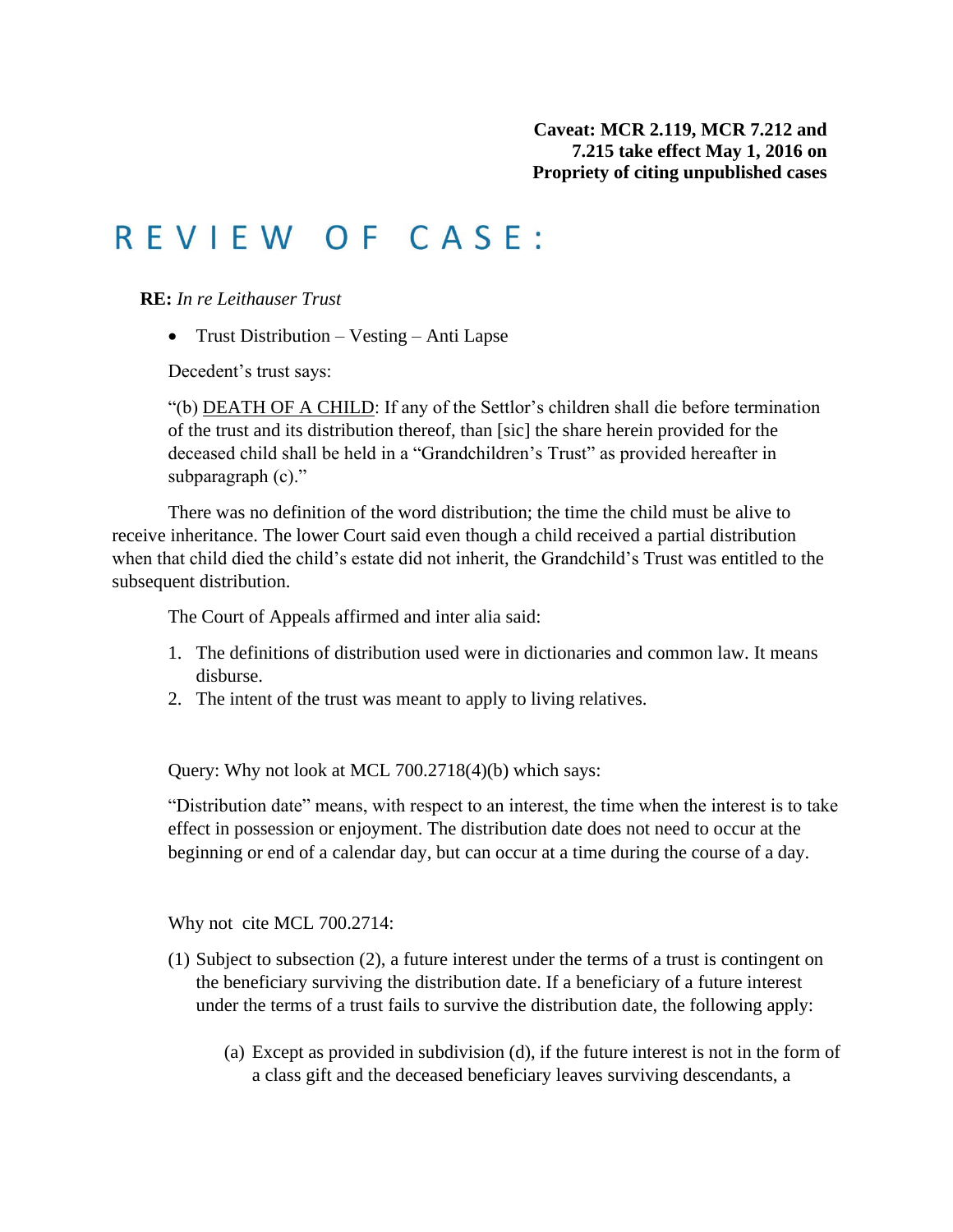## REVIEW OF CASE:

substitute gift is created in the beneficiary's surviving descendants. The surviving descendants take by representation the property to which the beneficiary would have been entitled had the beneficiary survived the distribution date.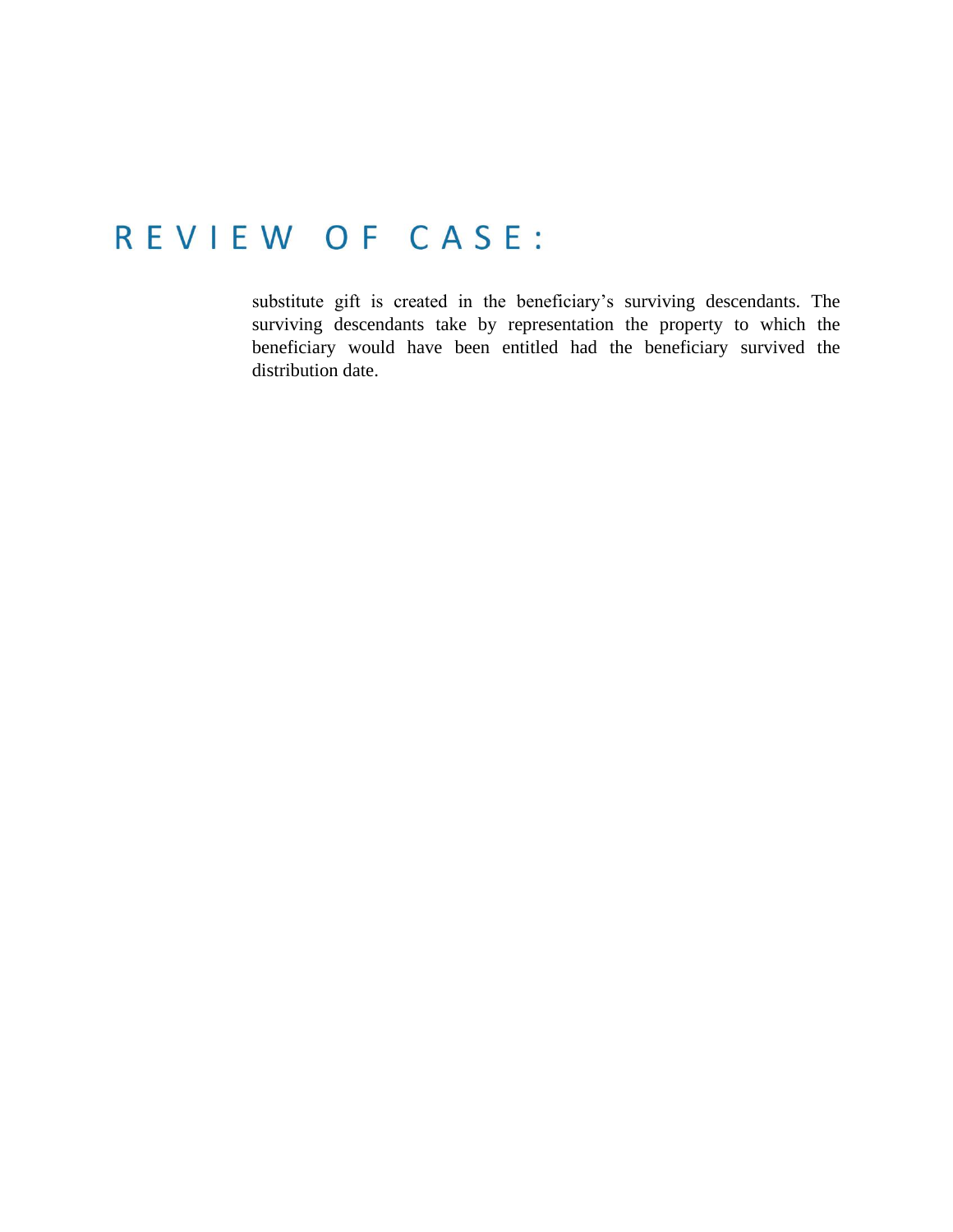### **S T A T E O F M I C H I G A N**

### **C O U R T O F A P P E A L S**

*In re* GENE L. LEITHAUSER TRUST.

JANIS M. BRENNEN, Trustee of GENE L. LEITHAUSER TRUST,

Petitioner,

Appellant,

and

ALEXANDER LEITHAUSER,

Appellee,

and

GAIL LEITHAUSER,

Other Party.

Before: SWARTZLE, P.J., and CAMERON and PATEL, JJ.

PER CURIAM.

In this probate action, appellant Joyce Leithauser appeals the probate court's June 2021 order, which awarded Kurt Leithauser's remaining share from Gene L. Leithauser's Trust to appellee Alexander Leithauser. We affirm.

UNPUBLISHED May 26, 2022

v No. 357738 Oakland Probate Court JOYCE LEITHAUSER, LC No. 2021-399313-TV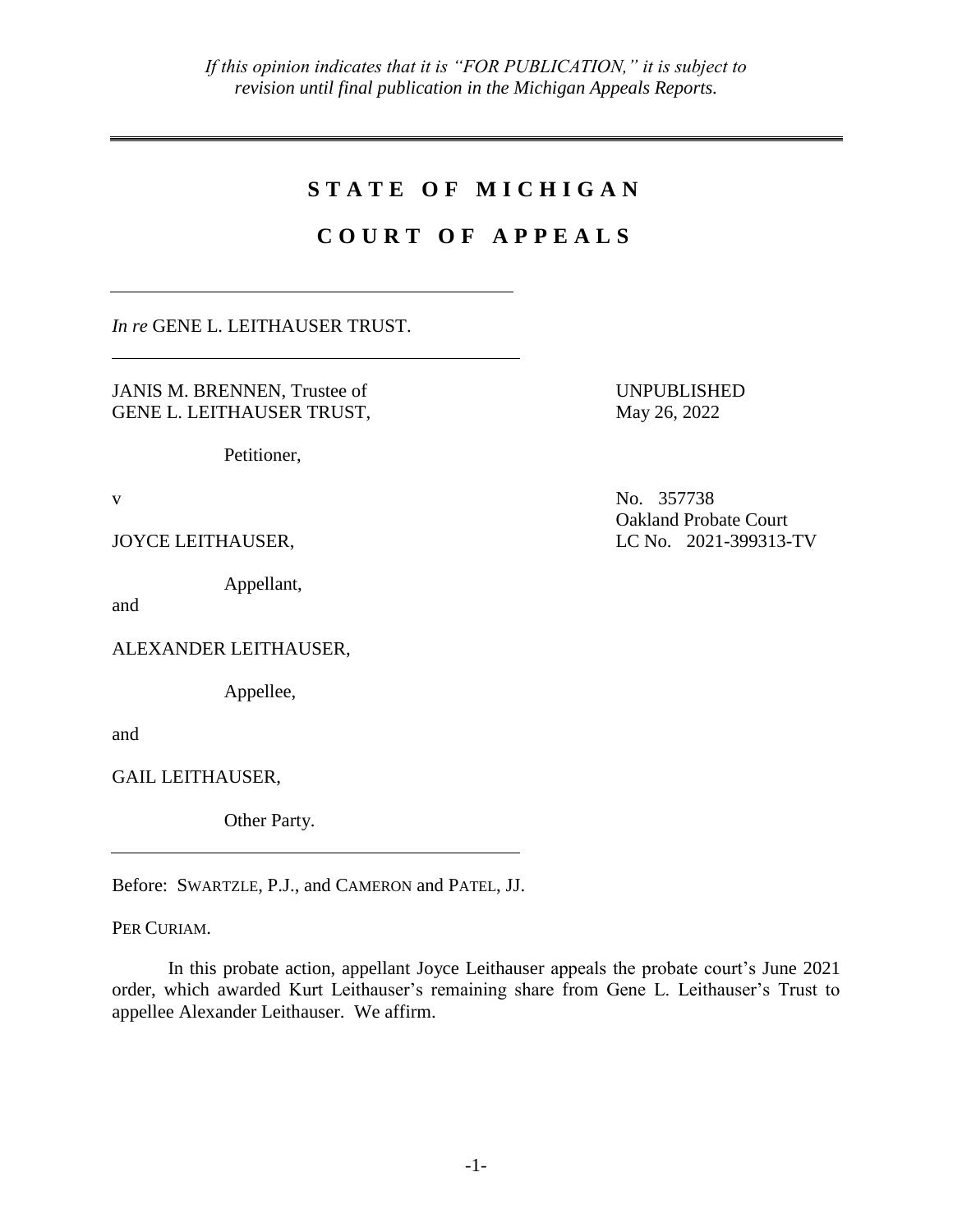#### I. BACKGROUND

In 1997, Gene L. Leithauser (the settlor) executed the trust at issue in this case. The trust was created for the benefit of the settlor's wife, Emilie Leithauser (Emilie), during her lifetime. The settlor died in 2018. The settlor was survived by Emilie and their three children: Janis M. Brennen (the trustee), Gail Leithauser, and Kurt Leithauser (Kurt). When Emilie died in February 2020, she was survived by the same three children. In May 2020, the trustee made a partial distribution of the trust assets to the three children. Kurt died before he received his entire share of the trust assets. Kurt was survived by appellant, who is Kurt's wife and the personal representative of Kurt's estate, and appellee, who is Kurt's son. Appellant and appellee disputed who was entitled to Kurt's remaining share.

In March 2021, the trustee filed a petition, requesting that the probate court determine the proper beneficiary of Kurt's remaining share of the trust assets. . To determine the proper distribution of the assets in question, the trustee requested that the probate court interpret Article VII(E)(4)(b) of the trust, which provides: "If any of the Settlor's children shall die before termination of the trust and its distribution thereof, the share herein provided for the deceased child shall be held in a 'Grandchildren's Trust.' " The probate court interpreted this Article to mean that, because Kurt did not survive the termination *and* distribution of the trust assets, the remainder of Kurt's share must be distributed to appellee through a grandchildren's trust. This appeal followed.

#### II. STANDARD OF REVIEW

"We review de novo a probate court's construction and interpretation of the language used in a will or a trust. When construing a trust, a court's sole objective is to ascertain and give effect to the intent of the settlor." *In re Stillwell Trust*, 299 Mich App 289, 294; 829 NW2d 353 (2012). (quotation marks and citations omitted). "This intent is gauged from the trust document itself, unless there is ambiguity." *In re Kostin*, 278 Mich App 47, 53; 748 NW2d 583 (2008). "A court may not construe a clear and unambiguous [document] in such a way as to rewrite it, and, where possible, each word should be given meaning. . . ." *In re Estate of Reisman*, 266 Mich App 522, 527; 702 NW2d 658 (2005) (quotation marks, citations, and alteration omitted).<sup>1</sup> "The word 'shall' is generally used to designate a mandatory provision. . . ." *American Federation of State, Co & Muni Employees v Highland Park Bd of Edu*, 214 Mich App 182, 186; 542 NW2d 333 (1995). The word "and" is a conjunction that means "with," "as well as," and "in addition to...." *Amerisure Ins Co v Plumb*, 282 Mich App 417, 428; 766 NW2d 878 (2009). "When given its plain and ordinary meaning, the word 'and' between two phrases requires that both conditions be met." *Id*.

 $\overline{a}$ 

<sup>&</sup>lt;sup>1</sup> "The rules in interpreting contracts are equally applicable to interpreting wills," *Czapp v Cox*, 179 Mich App 216, 219; 445 NW2d 218 (1989), and "[t]he rules of construction applicable to wills also apply to the interpretation of trust documents," *In re Estate of Reisman*, 266 Mich App at 527. Thus, when interpreting the trust instrument, we will at times refer to authority that interprets contracts and wills.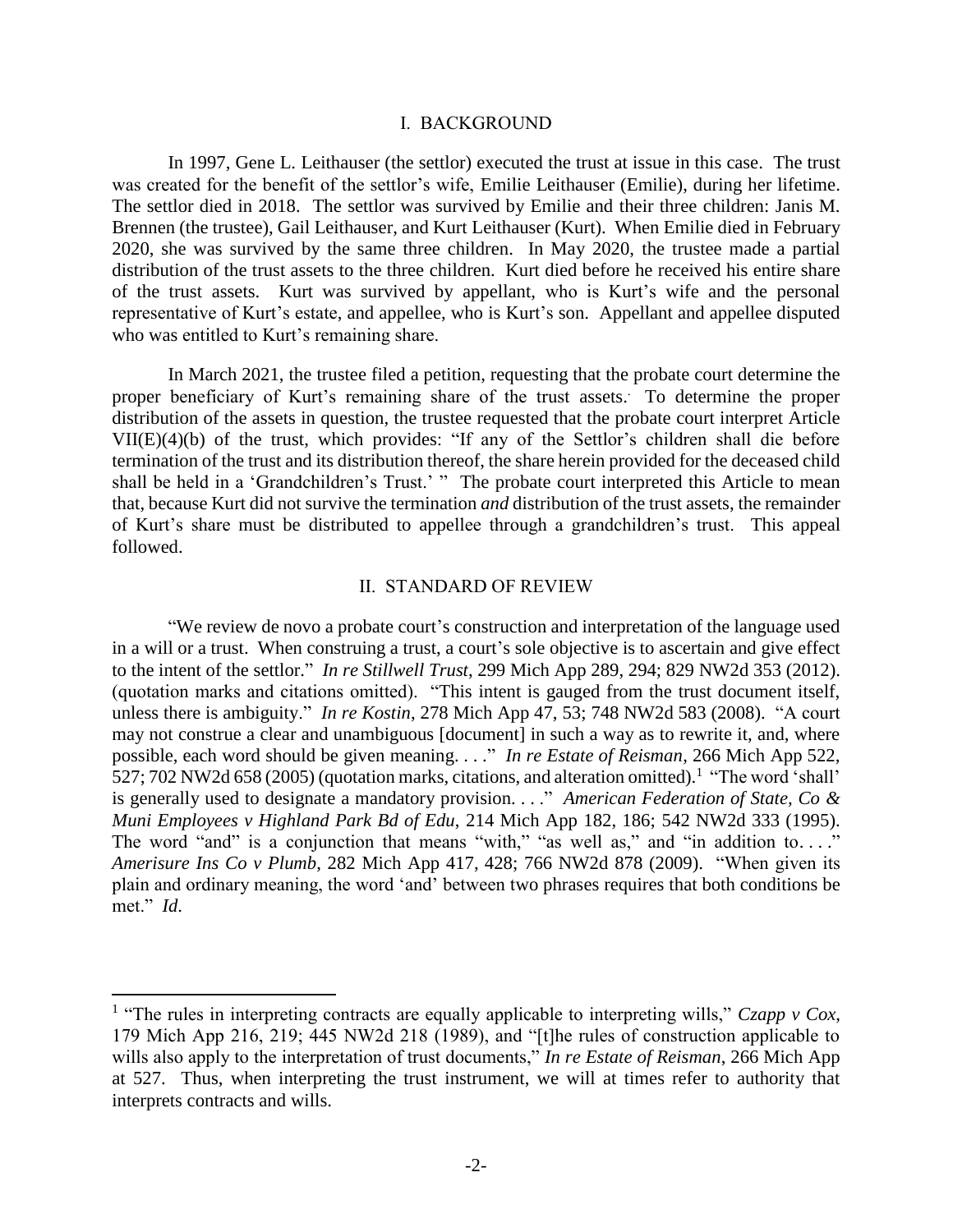### III. ANALYSIS

Appellant argues that the probate court erred because the unambiguous trust language requires Kurt's remaining share to be distributed to his estate. We disagree.

Article VII(E) of the trust provides:

 $\overline{a}$ 

4. TERMINATION OF TRUST: After the death of the Settlor's spouse, the trust shall terminate and shall be distributed as follows:

(a) DIVISION OF TRUST ESTATE: The trust estate shall be divided into three shares; 50% of the trust estate shall be paid to the Settlor's daughter, JANIS M. BRENNEN[;] 25%[ ] to the Settlor's daughter GAIL ANN LEITHAUSER; and 25% to the Settlor's son, KURT J. LEITHAUSER.

(b) DEATH OF A CHILD: If any of the Settlor's children shall die before termination of the trust and its distribution thereof, than [sic] the share herein provided for the deceased child shall be held in a "Grandchildren's Trust" as provided hereafter in subparagraph (c).

Thus, the settlor intended for the trust to terminate after Emilie's death<sup>2</sup> and for the trustee to distribute the remainder of the trust estate to the settlor's children, as outlined in the trust instrument. However, in order to be entitled to their shares, the settlor's children had to survive the termination of the trust *and* the distribution of the trust estate.

The trust instrument does not define "distribution." Therefore, it is proper to consult dictionary definitions. *Citizens Ins Co v Pro-Seal Serv Group*, *Inc*, 477 Mich 75, 84; 730 NW2d 682 (2007). "Distribute" is defined as "to divide and give out in shares; allot," *Random House Webster's College Dictionary* (2005), "to give out or deliver esp. to members of a group," *Merriam-Webster's Collegiate Dictionary* (11th ed), and "[t]o . . . disperse," *Black's Law Dictionary* (7th ed).

In this case, it is undisputed that Kurt died before his remaining share was given to him. Because Kurt died before the distribution of the trust estate was complete, the trust instrument requires Kurt's remaining share to "be held in a 'Grandchildren's Trust'. . . ." Although appellant argues that Kurt had a vested interest in his entire share at the time of Emilie's death, appellant disregards the fact that the trust instrument required Kurt to survive both the termination of the trust and "its distribution. . . ." To conclude that Kurt only had to survive Emilie's death would require us to disregard the plain language of the trust instrument, which we are not permitted to do. *Northline Excavating, Inc v Livingston Co*, 302 Mich App 621, 627-628; 839 NW2d 693 (2013) ("We must give effect to every word, phrase, and clause in [an instrument] and avoid an

<sup>&</sup>lt;sup>2</sup> Under MCL 700.7410(1), "a trust terminates to the extent the trust . . . expires pursuant to its terms.  $\ldots$  "